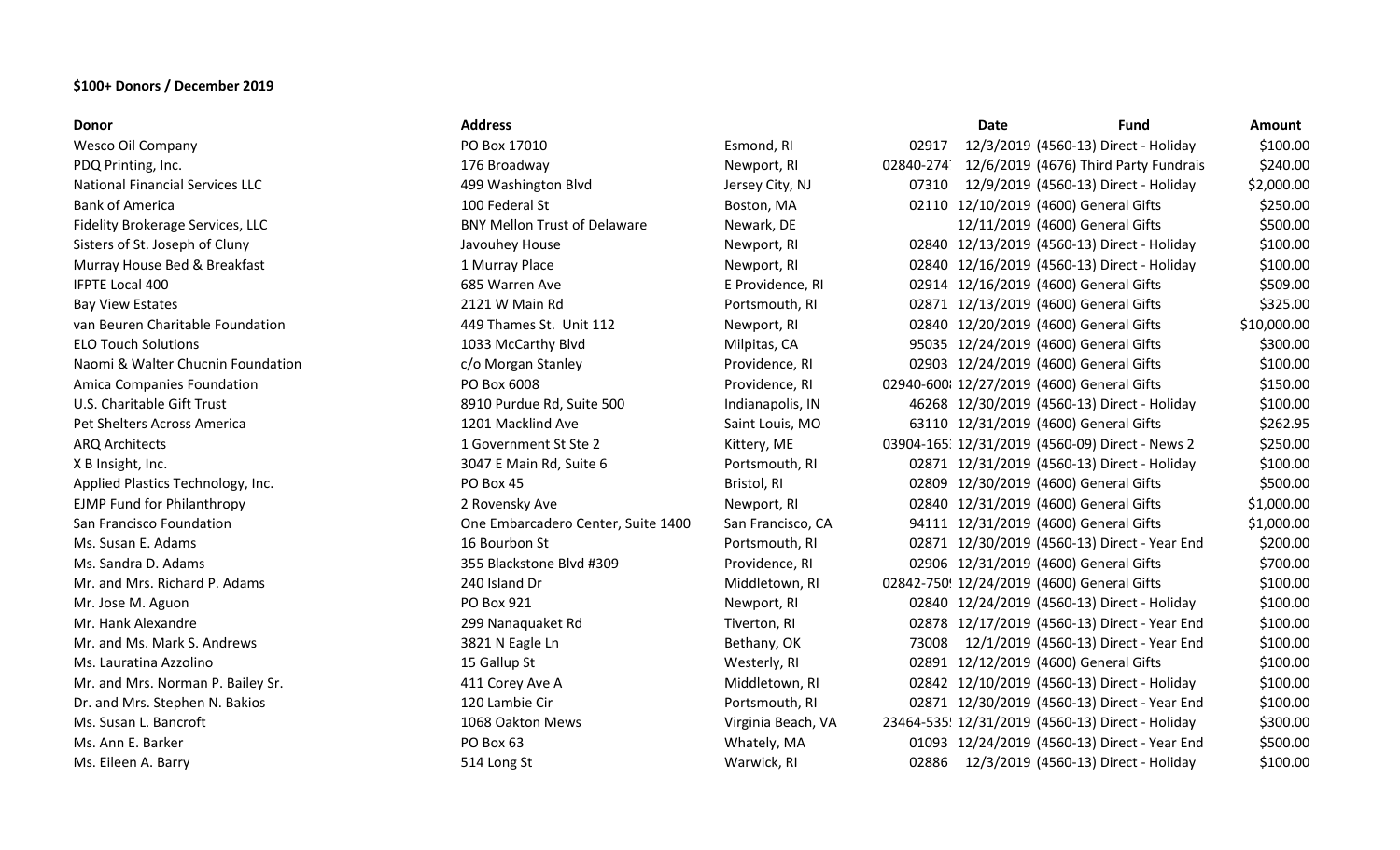| Ms. Roxanne M. Beal              | 31 Oyster Point      | Warren, RI           | 02885 12/27/2019 (4600) General Gifts           | \$150.00 |
|----------------------------------|----------------------|----------------------|-------------------------------------------------|----------|
| Ms. Sandra E. Benson             | 84 Canna St          | Warwick, RI          | 02888<br>12/3/2019 (4560-13) Direct - Holiday   | \$250.00 |
| Mr. and Mrs. Daniel J. Bills     | PO Box 89            | Newport, RI          | 02840 12/20/2019 (4560-13) Direct - Holiday     | \$100.00 |
| Mr. and Mrs. John T. Birmingham  | 9 Plants Dam Rd      | East Lyme, CT        | 06333 12/27/2019 (4600) General Gifts           | \$100.00 |
| Ms. Anne L. Blas                 | 392 Sharon St        | Providence, RI       | 02908 12/31/2019 (4560-13) Direct - Holiday     | \$100.00 |
| Ms. Patricia Bliss-Guest         | 6433 31st St NW      | Washington, DC       | 20015 12/18/2019 (4560-13) Direct - Year End    | \$100.00 |
| Ms. Susan M. Boucher             | 647 Hazard Rd        | W Greenwich, RI      | 02817 12/31/2019 (4560-09) Direct - News 2      | \$100.00 |
| Mr. Duncan Broatch               | 43 Parker Ave        | Newport, RI          | 02840 12/31/2019 (4600) General Gifts           | \$100.00 |
| Ms. Theresa T. Buchanan          | 3404 11th St S       | Arlington, VA        | 22204 12/28/2019 (4600) General Gifts           | \$500.00 |
| Ms. Patricia A. Buckley          | 18 Amherst Ave       | Pawtucket, RI        | 02860 12/31/2019 (4560-13) Direct - Holiday     | \$200.00 |
| Mrs. Terry A. Burke              | 49 Langlais Dr       | Hope, RI             | 02831 12/17/2019 (4560-13) Direct - Holiday     | \$100.00 |
| Mr. and Mrs. John F. Burton      | 473 Bramans Ln       | Portsmouth, RI       | 02871 12/4/2019 (4600) General Gifts            | \$500.00 |
| Ms. Anita Butler                 | 40 Prairie Ave       | Newport, RI          | 02840-280 12/17/2019 (4560-13) Direct - Holiday | \$100.00 |
| Mr. Stephen D. Butler            | 48 Caiger Ln         | Portsmouth, RI       | 02871<br>12/4/2019 (4600) General Gifts         | \$100.00 |
| Mr. Michael P. Cadenazzi         | 254 Potters Ave      | Warwick, RI          | 02886<br>12/9/2019 (4560-13) Direct - Holiday   | \$100.00 |
| Mr. and Mrs. Paul Gricus         | 22 Union St          | Jamestown, RI        | 02835-121 12/31/2019 (4560-13) Direct - Holiday | \$100.00 |
| Mr. and Mrs. Joseph R. Capelo    | 62 DeWolf Ave        | Bristol, RI          | 02809 12/26/2019 (4600) General Gifts           | \$100.00 |
| Mr. Mark Cappucci                | 24 Hazelton Ln       | West Kingston, RI    | 02892 12/27/2019 (4560-13) Direct - Year End    | \$250.00 |
| Mr. and Mrs. Anthony A. Carcieri | 42 Bridgham Farm Rd  | Rumford, RI          | 02916 12/16/2019 (4600) General Gifts           | \$250.00 |
| Mrs. Diana M. Cardi              | 26 Loring Ave        | Providence, RI       | 02906 12/16/2019 (4560-13) Direct - Holiday     | \$150.00 |
| Mr. and Mrs. Benjamin C. Chace   | 115 Laura Ln         | Tiverton, RI         | 02878-471 12/16/2019 (4560-13) Direct - Holiday | \$200.00 |
| Mr. Todd D. Chappell             | 1129 Wordens Pond Rd | Charlestown, RI      | 02813 12/31/2019 (4560-13) Direct - Holiday     | \$100.00 |
| Mr. Ralph S. Chartier            | 6 Stewart St         | Newport, RI          | 02840 12/13/2019 (4560-13) Direct - Holiday     | \$100.00 |
| Mr. Donald C. Christ             | PO Box 675           | Newport, RI          | 02840 12/17/2019 (4560-13) Direct - Holiday     | \$100.00 |
| Ms. Barbara A. Cifelli           | 81 Robin Dr          | Tiverton, RI         | 02878 12/13/2019 (4560-13) Direct - Holiday     | \$100.00 |
| Mrs. Emily Cipriano              | 9 Towanda Drive      | North Providence, RI | 02911 12/20/2019 (4560-13) Direct - Year End    | \$100.00 |
| Ms. Alicia Cipriano              | 7 Sullivan St        | Newport, RI          | 02840 12/31/2019 (4560-13) Direct - Year End    | \$100.00 |
| Mr. and Mrs. Robert J. Clappi    | 181 Wampanoag Dr     | Portsmouth, RI       | 02871 12/6/2019 (4560-13) Direct - Holiday      | \$300.00 |
| Dr. Charles and Eilish Clarkson  | 2 Beechland Pl       | Middletown, RI       | 02842 12/31/2019 (4600) General Gifts           | \$100.00 |
| Mr. and Mrs. Donald M. Cloud     | 520 Beavertail Rd    | Jamestown, RI        | 02835-281 12/2/2019 (4560-13) Direct - Holiday  | \$100.00 |
| Ms. Linda J. Cohen               | 14 Old Mill Lane     | Middletown, RI       | 02842 12/16/2019 (4560-13) Direct - Holiday     | \$100.00 |
| Mr. and Ms. Frank E. Coleman Jr. | 4 Armstrong Pl       | Newport, RI          | 02840 12/16/2019 (4560-13) Direct - Holiday     | \$100.00 |
| Mr. and Mrs. Peter R. Conway     | 8 Evergreen Cir      | Westford, MA         | 01886-253 12/31/2019 (4560-13) Direct - Holiday | \$100.00 |
| Mrs. Anne W. Cordin              | 54 William St        | Portsmouth, RI       | 02871 12/17/2019 (4600) General Gifts           | \$250.00 |
| Ms. Ruth Correia                 | 115 Lexington St     | Middletown, RI       | 12/5/2019 (4600) General Gifts<br>02842         | \$100.00 |
|                                  |                      |                      |                                                 |          |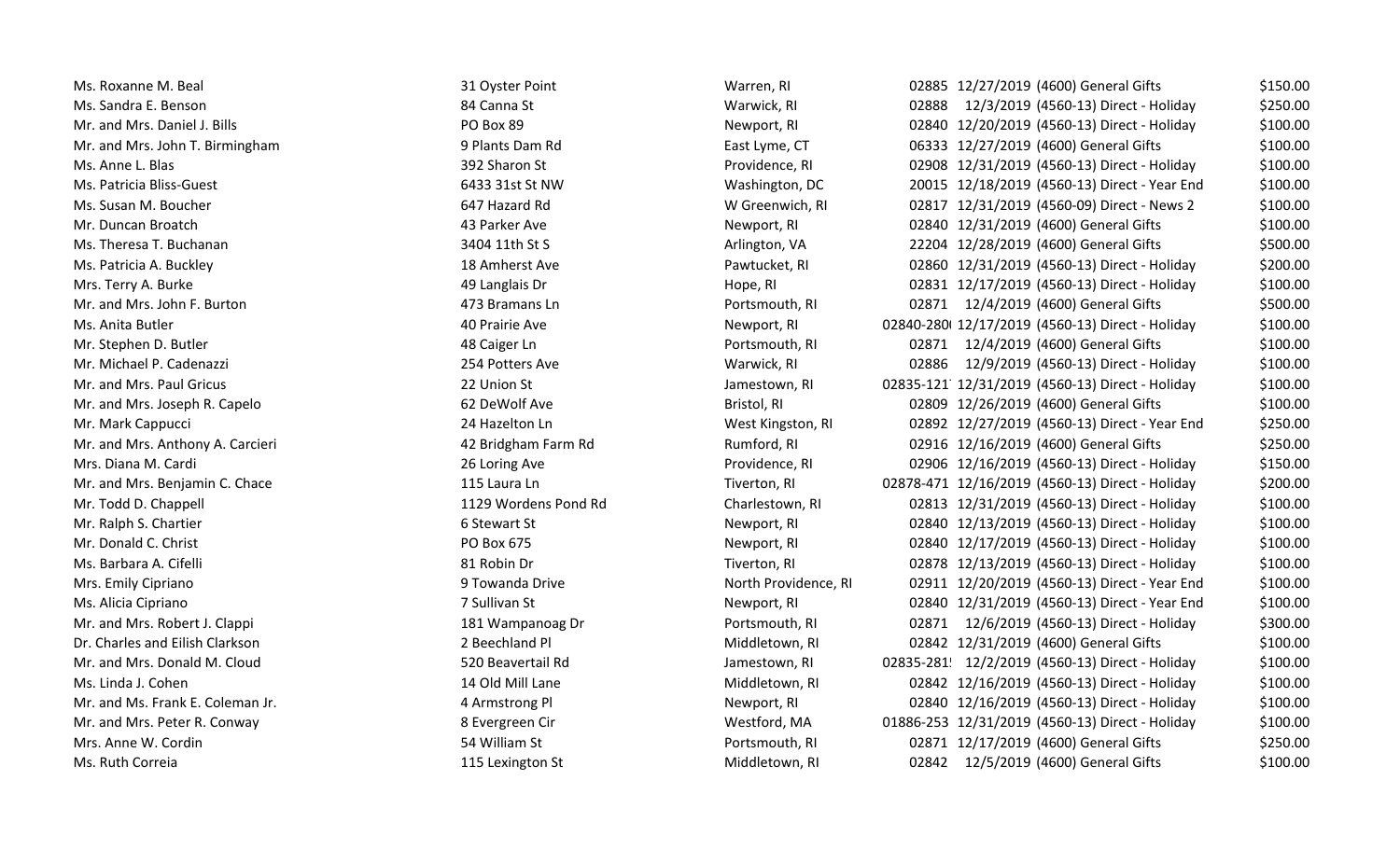| Mr. and Mrs. Michael Corvese                    | 936 Middle Road       | Portsmouth, RI      | 02871 12/31/2019 (4560-13) Direct - Holiday      | \$100.00   |
|-------------------------------------------------|-----------------------|---------------------|--------------------------------------------------|------------|
| Mr. Michael A. Cory and Ms. Lynn A. Thurston    | 12 Independence Ct    | Portsmouth, RI      | 02871 12/9/2019 (4560-13) Direct - Holiday       | \$100.00   |
| Dr. Triste M. Coulombe and Mr. Aaron D. Conant  | 76 Peaceful Way       | Portsmouth, RI      | 02871-226 12/13/2019 (4560-13) Direct - Holiday  | \$100.00   |
| Mr. and Mrs. Steven R. Cox                      | PO Box 392            | Tiverton, RI        | 02878-039 12/17/2019 (4560-13) Direct - Holiday  | \$100.00   |
| Mr. Paul B. Crabb                               | 100 King Charles Dr   | Portsmouth, RI      | 02871 12/31/2019 (4560-13) Direct - Holiday      | \$100.00   |
| Mr. and Mrs. Peter Crowley                      | 52 Kay Blvd           | Newport, RI         | 02840 12/17/2019 (4560-13) Direct - Holiday      | \$100.00   |
| Mr. Jose Cruz & Family                          | 21 Jeffrey Rd         | Newport, RI         | 02840 12/30/2019 (4560-13) Direct - Year End     | \$500.00   |
| Ms. Laura S. Cutler                             | 40 Taylor's Ln        | Little Compton, RI  | 02837-111 12/27/2019 (4560-13) Direct - Year End | \$125.00   |
| Ms. Lisa L. Daly                                | 33 Van Zandt Ave #3   | Newport, RI         | 02840 12/4/2019 (4600) General Gifts             | \$1,000.00 |
| Dr. and Mrs. Jonathan Davies                    | 5 Marin St #2         | Newport, RI         | 02840 12/11/2019 (4600) General Gifts            | \$100.00   |
| Miss Elizabeth D. de Ramel                      | Weetamoe              | Newport, RI         | 02840 12/31/2019 (4600) General Gifts            | \$1,000.00 |
| Mr. David A. Barber and Ms. Monica L. DeAngelis | 91 Lilac Ln           | Portsmouth, RI      | 02871 12/31/2019 (4560-13) Direct - Year End     | \$100.00   |
| Mr. and Mrs. Donald A. Dery                     | 287 Rolling Hill Rd   | Portsmouth, RI      | 02871 12/16/2019 (4560-13) Direct - Holiday      | \$100.00   |
| Ms. Jean D. Dixon                               | 181 Wamphassuc Rd     | Stonington, CT      | 06378 12/31/2019 (4560-13) Direct - Holiday      | \$100.00   |
| Mr. Gordon Duquenoy                             | 47 Butts Rock Rd      | Little Compton, RI  | 02837 12/1/2019 (4600) General Gifts             | \$100.00   |
| Ms. Louise Durfee                               | 262 Highland Rd       | Tiverton, RI        | 02878-441 12/16/2019 (4560-13) Direct - Holiday  | \$100.00   |
| Ms. Jean A. Dutton                              | PO Box 669            | Jamestown, RI       | 02835 12/10/2019 (4560-13) Direct - Holiday      | \$100.00   |
| Mr. and Mrs. William E. Eckert Jr.              | 59 Meadow Sweet Trl   | Saunderstown, RI    | 02874 12/31/2019 (4560-13) Direct - Holiday      | \$150.00   |
| Mr. and Mrs. Mark L. Edwards                    | 133 Highland Ave      | North Dartmouth, MA | 02747 12/20/2019 (4560-13) Direct - Holiday      | \$100.00   |
| Mr. and Mrs. Zia Eftekhar                       | 289 Lawrence Drive    | Portsmouth, RI      | 02871 12/24/2019 (4600) General Gifts            | \$300.00   |
| Mr. and Mrs. Stephen F. Ellis                   | 121 Clearview Dr      | North Kingstown, RI | 02852 12/31/2019 (4560-09) Direct - News 2       | \$100.00   |
| Mr. Carl J. Erickson                            | 2363 Tower Hill Rd    | Saunderstown, RI    | 02874 12/31/2019 (4560-13) Direct - Holiday      | \$250.00   |
| Mr. Joseph O. Ethier                            | 250 Pullen Ave        | Pawtucket, RI       | 02861 12/31/2019 (4560-09) Direct - News 2       | \$100.00   |
| Mr. and Mrs. Thomas P. Fantes                   | 16 Oak St #1          | Charlestown, MA     | 02129-181 12/8/2019 (4560-13) Direct - Year End  | \$2,000.00 |
| Mr. and Mrs. John Farley                        | 81 Greenwich Ave      | E Providence, RI    | 02914 12/23/2019 (4600) General Gifts            | \$100.00   |
| Mr. and Mrs. Jeffrey M. Farrar                  | 62 Ayrault St         | Newport, RI         | 02840 12/28/2019 (4560-13) Direct - Year End     | \$500.00   |
| Mr. and Mrs. David J. Ferkinhoff                | 230 Gosset's Turn Dr  | Middletown, RI      | 02842 12/11/2019 (4600) General Gifts            | \$500.00   |
| Mr. and Mrs. David G. Fernandez                 | 451 Browns Ln         | Middletown, RI      | 02842 12/31/2019 (4560-13) Direct - Holiday      | \$150.00   |
| Mr. and Mrs. Henry L. Ferrara                   | 44 Lawton Foster Rd S | Hopkinton, RI       | 02833-111 12/31/2019 (4560-13) Direct - Holiday  | \$250.00   |
| Ms. Martha E. Ferris                            | 21 Green Ln           | Newport, RI         | 02840-171 12/9/2019 (4560-13) Direct - Holiday   | \$200.00   |
| Mr. and Mrs. Charles Finelli                    | 27 The Glen           | Locust Valley, NY   | 11560 12/31/2019 (4560-13) Direct - Year End     | \$100.00   |
| Ms. Sara Fiore                                  | 37 Columbus Ave       | Somerville, MA      | 02143 12/13/2019 (4560-13) Direct - Year End     | \$100.00   |
| Ms. Laura Fiske                                 | 88 Washington Rd      | Barrington, RI      | 02806 12/15/2019 (4560-13) Direct - Year End     | \$100.00   |
| Mr. and Mrs. Michael J. Fitch                   | 71 Ruggles Ave        | Newport, RI         | 02840 12/24/2019 (4560-13) Direct - Holiday      | \$100.00   |
| Mr. and Mrs. Nate Fletcher                      | 1488 S Washington St  | Denver, CO          | 80210 12/15/2019 (4560-13) Direct - Year End     | \$250.00   |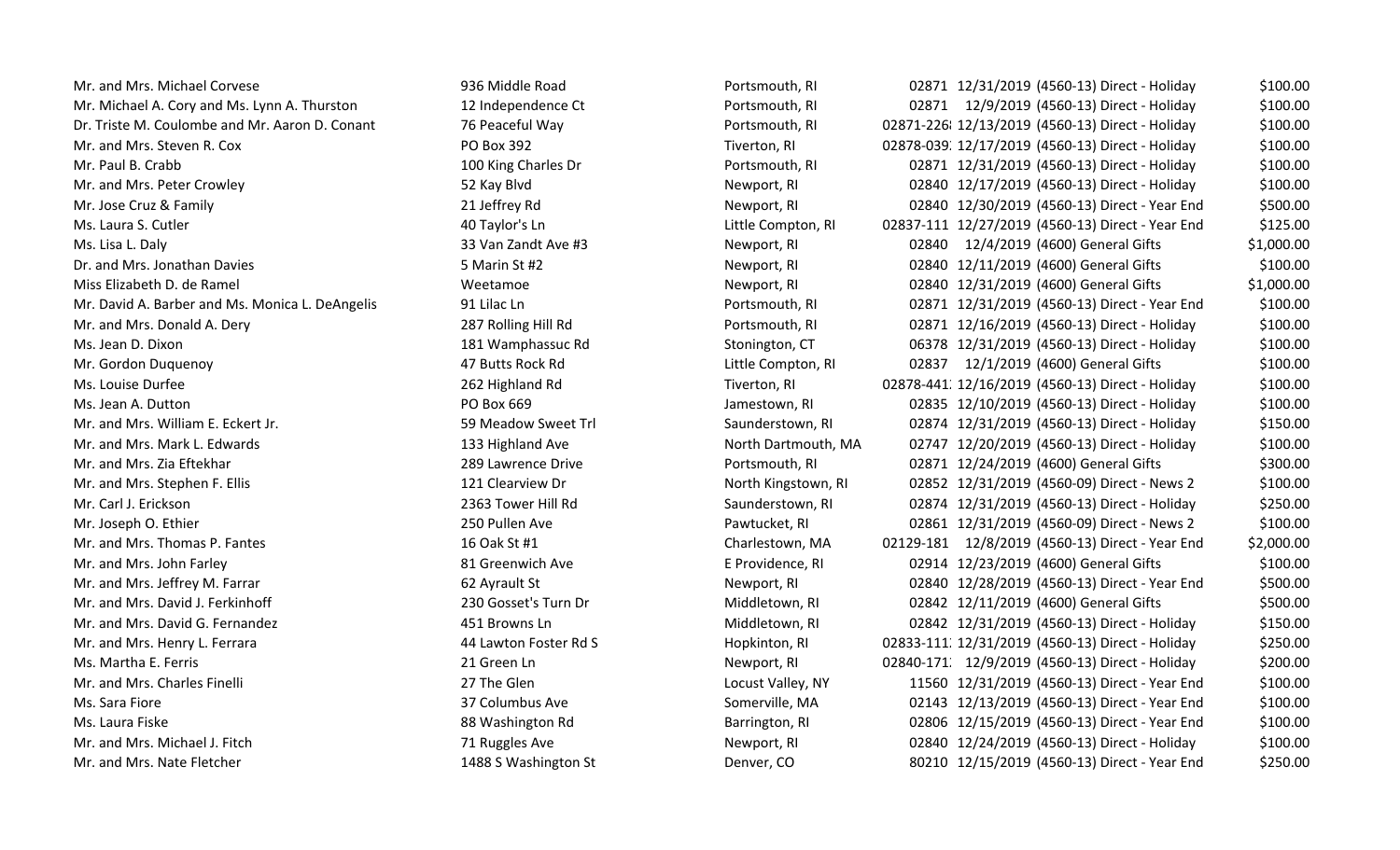| Mr. and Mrs. Roger L. Fontaine                     | 350 Jepson Ln            | Portsmouth, RI     | 02871 12/16/2019 (4600) General Gifts            | \$100.00   |
|----------------------------------------------------|--------------------------|--------------------|--------------------------------------------------|------------|
| Mr. Michael G. Fox and Mrs. Susan A.V. Fox         | 188 Butler Ave           | Providence, RI     | 02906-531 12/9/2019 (4560-13) Direct - Holiday   | \$2,000.00 |
| Ms. Dana Frascarelli                               | 479 Spring St            | Newport, RI        | 12/3/2019 (4560-13) Direct - Holiday<br>02840    | \$100.00   |
| Ms. Sarah Frost                                    | 12 Third St              | Newport, RI        | 02840<br>12/9/2019 (4560-13) Direct - Holiday    | \$300.00   |
| Ms. Joann Fuller                                   | 550 Stoneridge Dr D106   | Lawrence, KS       | 60049<br>12/5/2019 (4589-02) Animal Care Fund    | \$250.00   |
| Mr. Francis J. Furtado                             | 2513 NE Turtle Creek Dr  | Lawton, OK         | 73507<br>12/9/2019 (4560-13) Direct - Holiday    | \$200.00   |
| Ms. Patricia A. Galuska                            | 7 Blackwell Pl           | Newport, RI        | 02840-140 12/31/2019 (4560-13) Direct - Year End | \$500.00   |
| Ms. Helen C. Gannon                                | 13 Hall Pl               | Cranston, RI       | 12/9/2019 (4560-13) Direct - Holiday<br>02905    | \$200.00   |
| Mr. and Mrs. James E. Garman                       | 14 Sandy Point Ave       | Portsmouth, RI     | 02871-350 12/27/2019 (4560-13) Direct - Year End | \$200.00   |
| Ms. Kathy Generali                                 | 16 Barbato Dr            | Johnston, RI       | 02919 12/20/2019 (4560-13) Direct - Holiday      | \$100.00   |
| Mr. and Mrs. Thomas J. Glancy Jr.                  | 4 Longmeadow Ave         | Middletown, RI     | 02842-524 12/17/2019 (4560-13) Direct - Holiday  | \$300.00   |
| Richard J. Zienowicz M.D. and Ms. Kathleen Glassie | 424 Third Beach Rd       | Middletown, RI     | 02842 12/16/2019 (4560-13) Direct - Holiday      | \$200.00   |
| Ms. Laura Goldstein                                | 25 Almy Knoll Ter        | Portsmouth, RI     | 02871-220 12/15/2019 (4560-13) Direct - Year End | \$100.00   |
| Ms. Tiffany S. Gordon                              | 108 Storm King Dr        | Portsmouth, RI     | 02871 12/31/2019 (4560-13) Direct - Holiday      | \$200.00   |
| Ms. Joan M. Gourgas                                | 7 Thelma Ln              | Middletown, RI     | 02842 12/20/2019 (4560-13) Direct - Holiday      | \$100.00   |
| Mr. Leonard A. Grace                               | The Waves                | Newport, RI        | 02840-695 12/10/2019 (4560-13) Direct - Holiday  | \$300.00   |
| Mrs. Eleanor Gray                                  | 17 Cranston Ave, #1      | Newport, RI        | 12/2/2019 (4560-13) Direct - Year End<br>02840   | \$100.00   |
| Mr. Louis N. Gray                                  | 4 Wheatland Ct           | Newport, RI        | 02840-423 12/31/2019 (4560-13) Direct - Holiday  | \$100.00   |
| Ms. Patricia Green                                 | 28 Easton Ave            | Portsmouth, RI     | 02871 12/30/2019 (4560-13) Direct - Year End     | \$100.00   |
| Ms. Berne M. Greene                                | 79 Whittier Rd           | Jamestown, RI      | 02835 12/3/2019 (4560-13) Direct - Year End      | \$200.00   |
| Mr. and Mrs. James Griffin                         | 83 W Main Rd             | Little Compton, RI | 02837 12/31/2019 (4560-13) Direct - Holiday      | \$350.00   |
| Ms. Pamela S. Guarino                              | 9 Harvest Rd             | Rehoboth, MA       | 02769 12/27/2019 (4560-13) Direct - Year End     | \$100.00   |
| Mr. Stephen A. Haire and Ms. Joanne A. Rogers      | 58 Oak Forest Dr         | Middletown, RI     | 02842<br>12/4/2019 (4560-13) Direct - Year End   | \$100.00   |
| Mr. and Mrs. Patrick K. Haley                      | 21 James Ct              | Portsmouth, RI     | 02871 12/27/2019 (4560-13) Direct - Year End     | \$100.00   |
| Mr. and Mrs. Geary R. Hall                         | 118 Wampanoag Dr         | Portsmouth, RI     | 02872 12/9/2019 (4560-13) Direct - Holiday       | \$100.00   |
| Mr. and Mrs. David L. Hallman                      | 19 Hoppin Rd             | Newport, RI        | 02840-142 12/9/2019 (4560-13) Direct - Holiday   | \$100.00   |
| Mr. and Mrs. Paul C. Harden                        | 222 Coggeshall Ave       | Newport, RI        | 02840-424 12/31/2019 (4560-13) Direct - Year End | \$100.00   |
| Mr. and Mrs. James G. Harrington Jr.               | 2330 Equardorian Way #80 | Clearwater, FL     | 33763 12/31/2019 (4560-09) Direct - News 2       | \$100.00   |
| Ms. Lucinda D. Harrison-Cox and Mr. Joseph B. Cox  | 28 Canario Dr            | Warren, RI         | 02885-420 12/9/2019 (4560-13) Direct - Holiday   | \$100.00   |
| Mr. and Mrs. Edward T. Harvey, Jr.                 | 527 College Ave          | Haverford, PA      | 19041 12/30/2019 (4560-09) Direct - News 2       | \$1,000.00 |
| Ms. Jennifer Hashway                               | 86 Butts Rock Rd         | Little Compton, RI | 02837 12/16/2019 (4560-13) Direct - Holiday      | \$100.00   |
| Mrs. Lisa Hassett                                  | 118 Union St             | Portsmouth, RI     | 02871-221 12/20/2019 (4600) General Gifts        | \$100.00   |
| Mr. and Mrs. William Hatfield                      | 70 Nayatt Rd             | Barrington, RI     | 02806 12/11/2019 (4560-13) Direct - Holiday      | \$200.00   |
| Ms. Elizabeth S. Helme                             | 98 Tuckerman Ave         | Middletown, RI     | 02842 12/31/2019 (4560-13) Direct - Year End     | \$100.00   |
| Ms. Julia R. Herrick                               | PO Box 3219              | Newport, RI        | 02840 12/17/2019 (4560-13) Direct - Year End     | \$5,000.00 |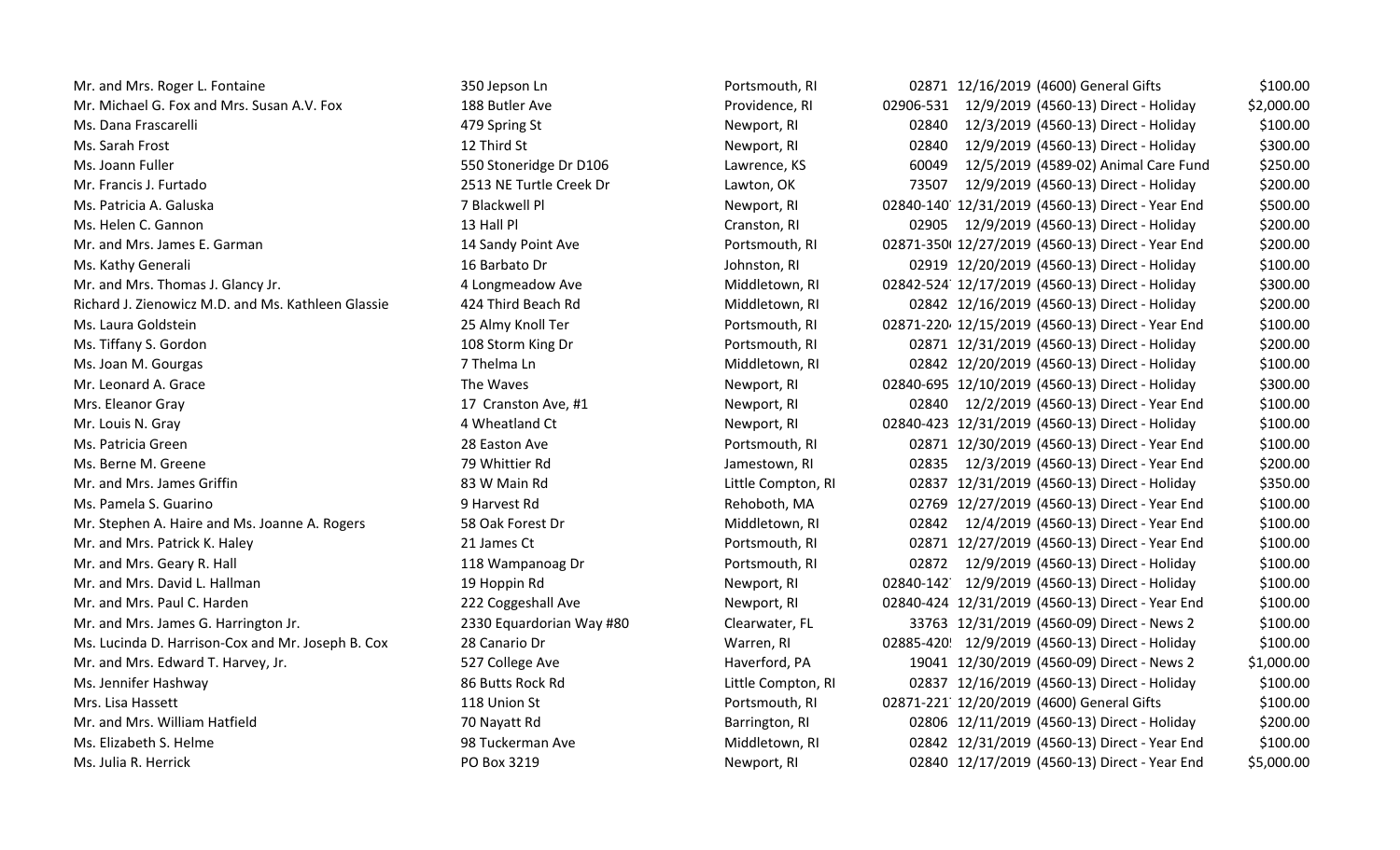| Ms. Rosemary Holiday                       | PO Box 247            | Portsmouth, RI      | \$100.00<br>02871-024 12/16/2019 (4560-13) Direct - Holiday    |
|--------------------------------------------|-----------------------|---------------------|----------------------------------------------------------------|
| Ms. Barbara S. Holland                     | 78 Stony Brook Lane   | Portsmouth, RI      | \$100.00<br>02871 12/31/2019 (4560-13) Direct - Holiday        |
| Mr. and Mrs. John Hooper, Sr.              | 1381 Succotash Rd     | Wakefield, RI       | 02879 12/20/2019 (4560-13) Direct - Holiday<br>\$100.00        |
| Mr. and Mrs. Mark D. Hull                  | 5950 Stones Throw Rd  | Houston, TX         | 77057 12/19/2019 (4560-13) Direct - Year End<br>\$100.00       |
| Dr. Anne L. Hume and Mr. George Hume       | 233 Lepes Rd          | Portsmouth, RI      | 02871-390 12/28/2019 (4560-13) Direct - Year End<br>\$1,000.00 |
| Ms. Geraldine T. Humphrey                  | 112 Rebels Wy         | Portsmouth, RI      | \$100.00<br>02871 12/27/2019 (4560-13) Direct - Year End       |
| Ms. Marilyn Hyder                          | 77 D Thames St        | Newport, RI         | \$100.00<br>02840 12/16/2019 (4560-13) Direct - Holiday        |
| Mr. Alan Ingram                            | 9298 William Cody Dr  | Evergreen, CO       | 80439 12/13/2019 (4600) General Gifts<br>\$100.00              |
| Mr. and Mrs. John M. Iverson               | 10 Leroy Ave          | Newport, RI         | 02840 12/16/2019 (4560-13) Direct - Holiday<br>\$100.00        |
| Mr. and Mrs. Christopher Jackson           | 12 Casey Dr           | Bristol, RI         | \$250.00<br>02809 12/17/2019 (4600) General Gifts              |
| Mr. and Mrs. Thomas W. Jamieson            | 609 Alllison St       | Alexandria, VA      | \$250.00<br>22302<br>12/9/2019 (4560-13) Direct - Holiday      |
| Ms. Sarah Janicki                          | 248 E Meehan Ave      | Philadelphia, PA    | \$100.00<br>19119<br>12/1/2019 (4600) General Gifts            |
| Ms. Milly Jessen                           | 23 Green Ln           | Newport, RI         | 02840 12/31/2019 (4560-13) Direct - Year End<br>\$100.00       |
| Ms. Deborah L. Johnson                     | 5 Maidford River Rd   | Middletown, RI      | \$100.00<br>02842 12/31/2019 (4560-13) Direct - Year End       |
| Dr. Louis Hafken and Mrs. Lee Ann Johnston | 3934 Sherwood Blvd    | Delray Beach, FL    | 33445-565 12/20/2019 (4560-13) Direct - Holiday<br>\$100.00    |
| Mr. and Mrs. Thomas C. Jones               | 143 Sweet Farm Rd     | Portsmouth, RI      | 02871-123 12/20/2019 (4560-13) Direct - Holiday<br>\$275.00    |
| Mr. and Mrs. Antoine G. Karam              | 1420 Main Rd          | Tiverton, RI        | \$300.00<br>02878 12/31/2019 (4560-13) Direct - Holiday        |
| Mr. and Mrs. Warren Katz                   | 20 Fairfield St       | Boston, MA          | 02116 12/12/2019 (4600) General Gifts<br>\$150.00              |
| Ms. Dodie Kazanjian                        | 145 East 74th St, PHA | New York, NY        | \$100.00<br>10021 12/31/2019 (4560-13) Direct - Holiday        |
| Mr. James J. Kelly                         | 8 Meadowbrook Rd      | Bedford, MA         | \$250.00<br>01730 12/15/2019 (4600) General Gifts              |
| Mr. and Mrs. Alan Kirby                    | 15 Ward Ave           | Middletown, RI      | \$100.00<br>02842 12/10/2019 (4560-13) Direct - Holiday        |
| Ms. Elena T. Kissel and Mr. Bev Corbin     | 211 Carroll Ave       | Newport, RI         | \$100.00<br>02840-437 12/3/2019 (4560-13) Direct - Year End    |
| Mr. and Mrs. Joseph M. Kobylak             | 592 Tuckerman Avenue  | Middletown, RI      | \$250.00<br>02842 12/30/2019 (4560-13) Direct - Holiday        |
| Ms. Amy Kochis                             | 86 Giedon Lawton Ln   | Portsmouth, RI      | \$250.00<br>02871 12/12/2019 (4600) General Gifts              |
| Mr. and Mrs. Mitchell L. Krzyzek           | 882 Arcade Ave        | Seekonk, MA         | 02771 12/9/2019 (4560-13) Direct - Holiday<br>\$100.00         |
| Mr. and Mrs. Anthony G. Kutsaftis          | 152 Kay St            | Newport, RI         | 02840-285 12/31/2019 (4600) General Gifts<br>\$600.00          |
| Ms. Sharon Labreche                        | 63 Chapin Rd          | Barrington, RI      | 02806 12/31/2019 (4560-13) Direct - Year End<br>\$100.00       |
| Ms. Diane D. Lambert                       | 65 Laurel Drive       | Hudson, MA          | \$100.00<br>01749 12/16/2019 (4560-13) Direct - Holiday        |
| Mrs. Marjorie F. Larson                    | 1970 Main Rd          | Tiverton, RI        | 02878-463 12/31/2019 (4560-09) Direct - News 2<br>\$200.00     |
| Ms. Joan Lashkari                          | 109 Sherwood Dr       | Portsmouth, RI      | 12/4/2019 (4600) General Gifts<br>\$500.00<br>02871            |
| Ms. Laraine Laudati                        | 49 Sunset Shore Dr    | Narragansett, RI    | 02882 12/31/2019 (4560-13) Direct - Year End<br>\$100.00       |
| Ms. Gladys B. Lavine                       | 591 Indian Ave        | Middletown, RI      | \$100.00<br>02842 12/20/2019 (4560-13) Direct - Holiday        |
| Ms. Robin Lefebvre                         | 37 Roslyn Ave         | East Providence, RI | 02914 12/17/2019 (4560-13) Direct - Holiday<br>\$100.00        |
| Dr. Natalie E. Leland                      | 516 N Taylor Ave      | Pittsburgh, PA      | 15212-452 12/24/2019 (4600) General Gifts<br>\$100.00          |
| Mr. Richard Levada                         | 201 Manatee St.       | Fort Myers, FL      | 33913 12/9/2019 (4560-13) Direct - Holiday<br>\$100.00         |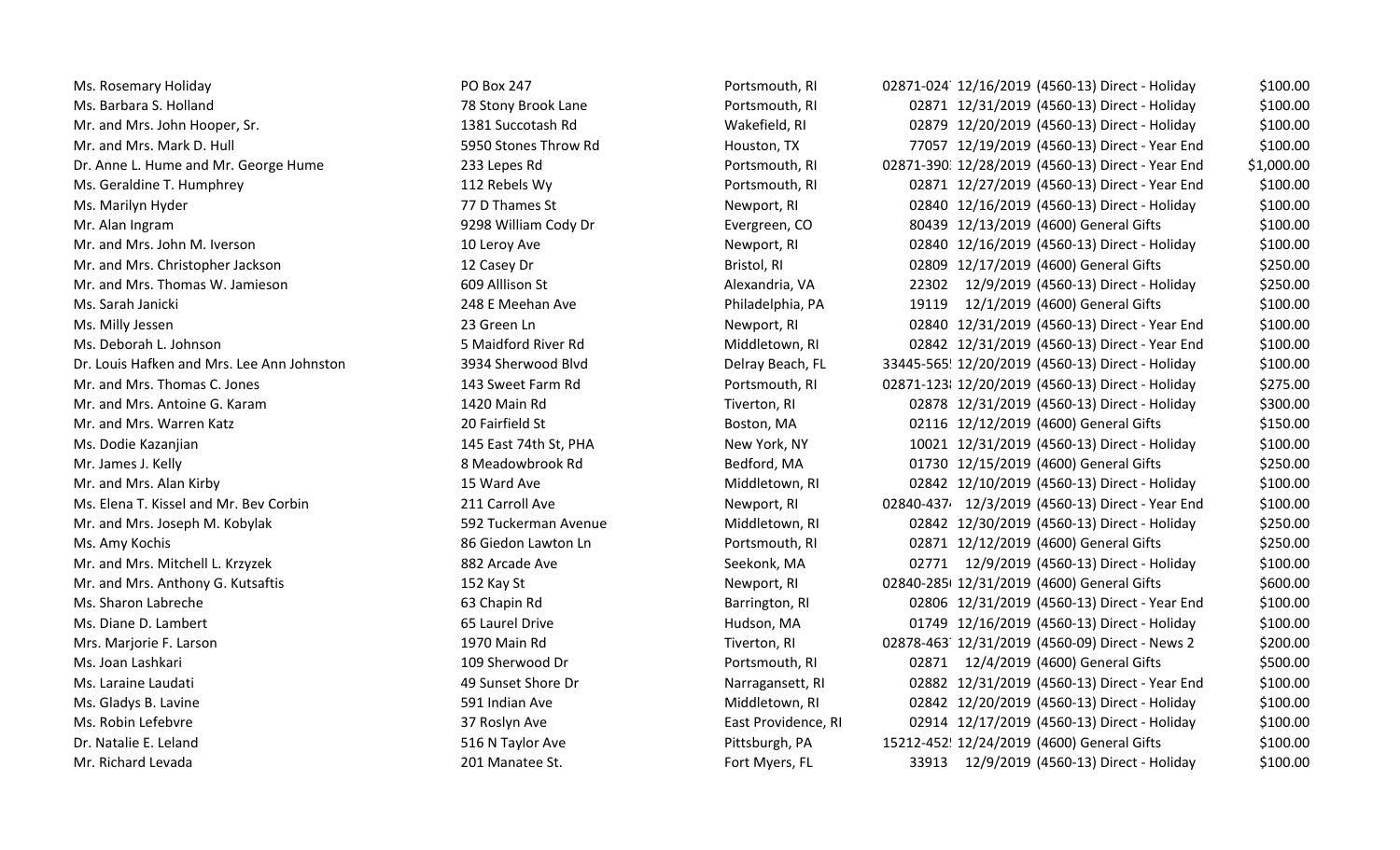Mr. and Mrs. Benjamin Light 185 Hummocks Ave Portsmouth, RI 02871. Mr. Richard C. Loebs, Jr. 102 Lost 101 Indian Ave Middletown, RI 02842. 1028 Fig. 2. 1028 Mr. and Mrs. Thomas and Leslie Lyons 286 Chases Ln Middletown, RI 0284 Chases Ln Middletown, RI Ms. Kathleen Managhan 1986 E Shore Rd Jamestown, RI 02836. Kathleen Managhan 1988. Interventional American Communisty Communisty Communisty Communisty Communisty Communisty Communisty Communisty Communisty Communisty Commu Ms. Angela M. Marconi and Mr. Thomas R. Wyatt 1559 E Main Rd Portsmouth, RI 02871.

Mrs. Anthony A. Lewis **100.00** 343 Turner Rd Middletown, RI 02842-536 12/16/2019 (4600) General Gifts \$100.00 Mr. Harvey Lieberman 16 Ferreira Ter 16 Ferreira Ter Portsmouth, RI 02871 12/31/2019 (4560-13) Direct - Year End \$150.00 02871-501 12/12/2019 (4600) General Gifts \$150.00 Mr. and Mrs. Derek L. Limbocker 1977 North Ocean Blvd Palm Beach, FL 33480 12/30/2019 (4560-09) Direct - News 2 \$350.00 Mr. and Mrs. John Lint 76 Long Hgwy Little Compton, RI 02837 12/30/2019 (4560‐13) Direct ‐ Holiday \$100.00 Mr. and Mrs. Stephen B. Lister 1992 Sommer Are Superington, Ri 02806-403 12/30/2019 (4560-13) Direct - Holiday \$500.00 02842-576 12/24/2019 (4560-13) Direct - Holiday \$200.00 Mr. and Mrs. William L. Lynch 80 Blue Stone Dr Woonsocket, RI 02895 12/28/2019 (4589-02) Animal Care Fund \$250.00 02842-627 12/31/2019 (4600) General Gifts \$150.00 Ms. Briana Macedonio 1990 100 100 100000 400 Magellan St 100.00 Providence, RI 02906 12/13/2019 (4560-13) Direct - Holiday \$100.00 Mr. John MacIntyre 45 Broadcommon Rd Bristol, RI 02809 12/30/2019 (4600) General Gifts \$500.00 Ms. Sheila Magullion Channel Channel Cheap and St Steven Steven Steven Steven Steven Steven Steven Steven Steven Steven Steven Steven Steven Steven Steven Steven Steven Steven Steven Steven Steven Steven Steven Steven Stev 02835-182 12/17/2019 (4560-13) Direct - Holiday \$250.00 Ms. Elisabeth Marchi **1 Congdon Ave 1 Congdon Ave Newport, RI** 02840 12/17/2019 (4560-13) Direct - Holiday \$100.00 02871-242 12/19/2019 (4560-13) Direct - Year End \$100.00 Mr. and Mrs. John E. Marshall III **1990 12 SASARI ENGLE 102837 12/20/2019** (4560-13) Direct - Year End \$100.00 Ms. Mary Marshall Newport, RI 02840 12/31/2019 (4560-09) Direct - News 2 \$100.00 Mr. and Mrs. David Martin 181 Center Ave 181 Center Ave Middletown, RI 02842 12/3/2019 (4600) General Gifts \$100.00 Mr. Peter Martin 1 1/2 Willow St 1/2 Willow St Newport, RI 02840 12/31/2019 (4560-13) Direct - Holiday \$100.00 Mr. and Mrs. James A. May 189 189 189 185 Center Ave Middletown, RI 02842 12/31/2019 (4560-13) Direct - Holiday \$100.00 Mr. and Mrs. Justin T. McAloon 2001 227 Beacon Ave Jamestown, RI 02835 12/24/2019 (4600) General Gifts 51,000.00 Mr. and Mrs. William McCaffrey 250.00 Mr. and Mrs. John K. McColloch 3500.00 355 Indian Avenue Portsmouth, RI 02871 12/17/2019 (4600) General Gifts \$500.00 Mr. and Mrs. Bruce R. McIntyre 6. Monometry of the Madison, CT 66443-326 12/30/2019 (4560-13) Direct - Holiday \$100.00 Ms. Kim McLaren 2008 Upper Mountain Ave Montclair, NJ 07043 12/29/2019 (4560-13) Direct - Year End \$100.00 Mrs. Deborah J. McQuesten 10 Craham Wy Careenwich, RI 02818 12/17/2019 (4560-13) Direct - Holiday \$100.00 Ms. Deb Meagher 24 William Dr 24 William Dr Middletown, RI 02842 12/9/2019 (4560-13) Direct - Holiday \$250.00 Mr. and Mrs. William C. Medeiros 200 Forest Ave 200 Forest Ave Middletown, RI 02842-468 12/31/2019 (4560-13) Direct - Holiday \$100.00 Mr. and Mrs. David B. Megna **6533** Brompton Rd Houston, TX 77005 12/16/2019 (4560-13) Direct - Holiday \$500.00 Mr. and Ms. Joseph F. Mele The Whim The Whim Newport, RI 02840 12/13/2019 (4560-13) Direct ‐ Holiday \$250.00 Mr. Robert F. Mello **24 Beacon Terr N** Middletown, RI 02842 12/13/2019 (4560-13) Direct - Holiday 5100.00 Ms. Liz Mello 42 8th St # 5503 Charlestown, MA 02129 12/30/2019 (4560‐13) Direct ‐ Year End \$250.00 Mr. Pierre F. Merle 325 East 72nd St #17D New York, NY 10021 12/27/2019 (4560-13) Direct - Year End \$100.00 Mr. James Miller 1 Weaver St C 2840‐3543 12/7/2019 (4600) General Gifts \$100.00 Ms. Elizabeth H. Minifie & Ms. Sarah E. Minifie 29 John St Newport, RI 02840‐3105 12/6/2019 (4560‐13) Direct ‐ Holiday \$100.00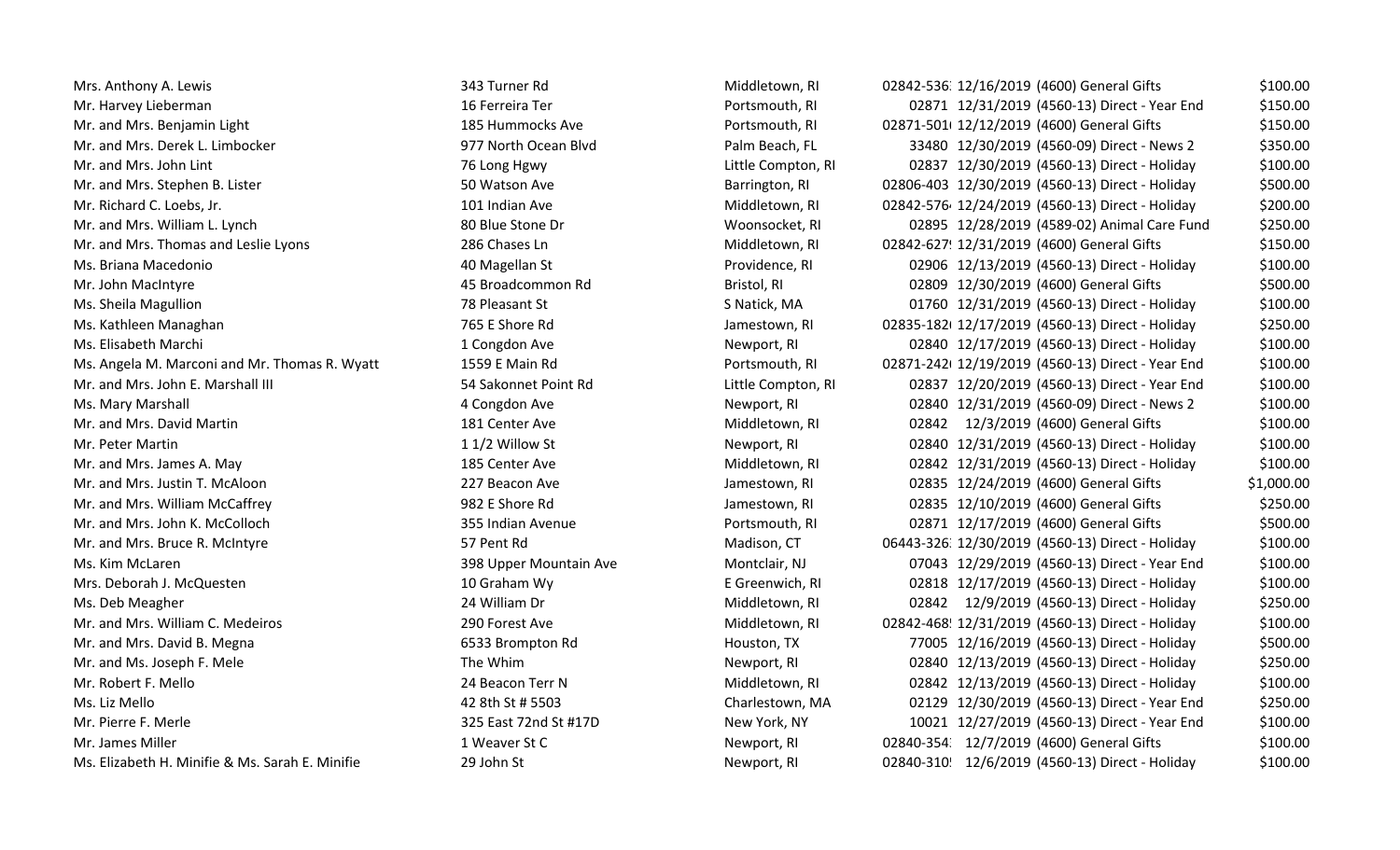| Mr. Nicholas Montalbano                      | 20 Tivoli Ct                | Warwick, RI        | 02886 12/30/2019 (4560-13) Direct - Year End<br>\$100.00      |
|----------------------------------------------|-----------------------------|--------------------|---------------------------------------------------------------|
| Dr. Peter Mueller and Mrs. Ulrike E. Mueller | 63 Hammersmith Rd           | Newport, RI        | 02840 12/23/2019 (4600) General Gifts<br>\$10,000.00          |
| Ms. Laura M. Murphy                          | 127 Beacon St               | Newport, RI        | \$100.00<br>02840<br>12/2/2019 (4560-13) Direct - Holiday     |
| Ms. Michele G. Musselman                     | 1 Davit Ave                 | Jamestown, RI      | \$250.00<br>02835-128 12/27/2019 (4560-13) Direct - Year End  |
| Ms. Joan M. Myers                            | 11 Lawton Brook Ln.         | Portsmouth, RI     | \$125.00<br>02871 12/31/2019 (4560-13) Direct - Holiday       |
| Mr. and Mrs. William H. Nedderman Jr.        | 31 Perry Ave                | Middletown, RI     | \$100.00<br>02842-591 12/31/2019 (4560-13) Direct - Holiday   |
| <b>Birgit Newmann</b>                        | 1 Raven Wy                  | W Warwick, RI      | \$300.00<br>02893 12/13/2019 (4560-13) Direct - Holiday       |
| Mr. and Mrs. John F. O'Brien                 | 762 South St                | Needham, MA        | \$100.00<br>02492 12/29/2019 (4560-13) Direct - Year End      |
| Mr. and Mrs. J. Timothy O'Reilly             | 95 Belmont Dr               | Portsmouth, RI     | \$100.00<br>02871 12/16/2019 (4600) General Gifts             |
| Ms. Ruth W. Ohlsen and Mr. John Carr         | 29 Kay Blvd                 | Newport, RI        | \$100.00<br>02840-231 12/31/2019 (4560-13) Direct - Holiday   |
| Ms. Debra L. Olsson                          | 42 Donna Dr                 | Cranston, RI       | \$200.00<br>02921 12/9/2019 (4560-13) Direct - Holiday        |
| Mr. and Mrs. Philip G. Osborne               | 2 Leyland Ct                | Bristol, RI        | \$250.00<br>02809 12/19/2019 (4560-13) Direct - Year End      |
| Mr. Charles H. Page                          | PO Box 994                  | Little Compton, RI | 02837-099 12/31/2019 (4600) General Gifts<br>\$1,000.00       |
| Ms. Nancy J. Palazzo                         | 1482 Brood Rock Rd          | Wakefield, RI      | \$150.00<br>02879 12/31/2019 (4560-09) Direct - News 2        |
| Ms. Lelia D. Palmieri                        | 90 Camden Court             | Wakefield, RI      | \$1,500.00<br>02879 12/31/2019 (4589-02) Animal Care Fund     |
| Ms. Carol H. Pardee-Havican                  | 125 Washington St           | Newport, RI        | \$100.00<br>02840-152 12/27/2019 (4600) General Gifts         |
| Mr. and Mrs. Frank Parente                   | 181 Legris Ave D            | West Warwick, RI   | \$500.00<br>02893 12/31/2019 (4560-13) Direct - Holiday       |
| Ms. Patricia A. Parker                       | 201 Massachusetts Blvd      | Portsmouth, RI     | \$100.00<br>02871-553 12/16/2019 (4560-13) Direct - Holiday   |
| Mr. John Parris                              | 74 Circuit Dr               | Narragansett, RI   | \$250.00<br>02882 12/31/2019 (4560-13) Direct - Year End      |
| Mr. and Mrs. Robert Peckham                  | 116 E Shore Rd              | Jamestown, RI      | \$100.00<br>02835-162 12/2/2019 (4560-13) Direct - Holiday    |
| Mrs. Roberta C. Peirson                      | 23 Concord Dr               | Middletown, RI     | \$100.00<br>02842 12/24/2019 (4600) General Gifts             |
| Ms. Kathleen A. Perry                        | 160 Balch St                | Pawtucket, RI      | \$100.00<br>02861 12/24/2019 (4560-13) Direct - Holiday       |
| Mrs. M. Sue Perry                            | 117 Roger Williams Ct       | Portsmouth, RI     | \$100.00<br>02871-381<br>12/9/2019 (4560-13) Direct - Holiday |
| Ms. Kimberly Phillips                        | 401Temple St                | Whitman, MA        | 12/3/2019 (4600) General Gifts<br>\$150.00<br>02382           |
| Ms. Helen A. Piper                           | 3401 Robinson Ct            | Bridgewater, NJ    | \$100.00<br>08807 12/17/2019 (4560-13) Direct - Holiday       |
| Mr. and Mrs. Joseph Ponto                    | 5 Cottage St                | Warren, RI         | 02885 12/31/2019 (4560-09) Direct - News 2<br>\$100.00        |
| Ms. Nancy Poppenhouse                        | 2121 W Main Rd #806         | Portsmouth, RI     | 02871 12/31/2019 (4600) General Gifts<br>\$500.00             |
| Mr. Robert W. Potter                         | 68 Nichols St               | Leominster, MA     | \$100.00<br>01453 12/3/2019 (4600) General Gifts              |
| Mr. and Mrs. Daniel G. Prescott              | 424 Wolcott Ave             | Middletown, RI     | \$1,000.00<br>02842 12/31/2019 (4560-13) Direct - Year End    |
| Ms. Roxann P. Press                          | 600 Valley Road #103        | Middletown, RI     | 02842<br>12/9/2019 (4560-13) Direct - Holiday<br>\$200.00     |
| Mrs. Frederick H. Prince                     | 2812 N St NW                | Washington, DC     | 20007 12/31/2019 (4600) General Gifts<br>\$1,000.00           |
| Mr. David A. Procaccini                      | 40 Col Christopher Green Rd | Portsmouth, RI     | \$100.00<br>02871<br>12/2/2019 (4560-13) Direct - Year End    |
| Ms. Karen E. Proffitt                        | 7513 Spring Lake Dr D1      | Bethesda, MD       | 12/2/2019 (4560-13) Direct - Holiday<br>\$200.00<br>20817     |
| Mr. and Mrs. Robert E. Proulx                | 548 Kenyon Ave #5           | Pawtucket, RI      | 12/2/2019 (4560-13) Direct - Holiday<br>\$100.00<br>02861     |
| Ms. Jennifer Rakeman                         | 8 New Hampshire Ave         | Barrington, RI     | \$200.00<br>02806<br>12/2/2019 (4560-13) Direct - Year End    |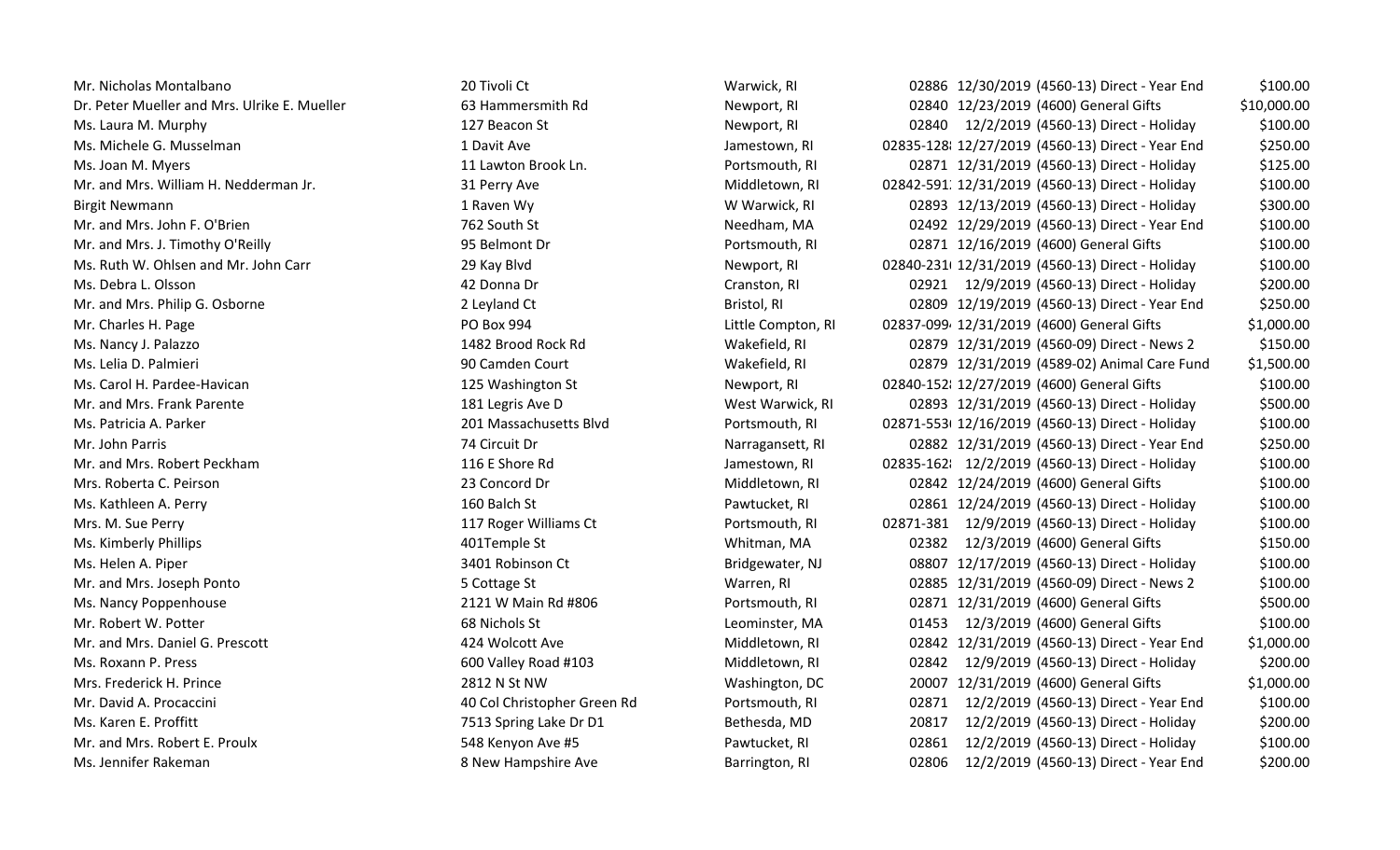| Mr. Daniel Rampone                                     | 6 Jason Dr                   | Lincoln, RI             | 02865     |
|--------------------------------------------------------|------------------------------|-------------------------|-----------|
| Mr. and Mrs. Frank N. Ray                              | 228 Spring St                | Newport, RI             | 02840     |
| Mr. Arthur L. Reed                                     | 1 Woolsey Rd B               | Middletown, RI          | 02842     |
| Ms. Virginia Reedenauer                                | 59 Blue Jay St               | Tiverton, RI            | 02878-561 |
| Mr. and Mrs. Richard D. Reynolds                       | <b>PO Box 277</b>            | Belchertown, MA         | 01007     |
| Mr. and Mrs. Richard J. Rodrigues                      | 172 Old Mill Ln              | Portsmouth, RI          | 02871-510 |
| Ms. Janet W. Rogers                                    | 125 Quaker Hill Ln, Apt. 218 | Portsmouth, RI          | 02871     |
| Ms. Joanne A. Rogers and Mr. Stephen A. Haire          | 58 Oak Forest Dr             | Middletown, RI          | 02842     |
| Ms. Cathy A. Roheim                                    | 1945 Crestview Dr            | Moscow, ID              | 83843     |
| Mr. and Mrs. Patrick E. Rooney                         | 4 Tuckerman Ter              | Middletown, RI          | 02842-605 |
| Mr. and Mrs. Joseph E. Rosa                            | 780 Union St                 | Portsmouth, RI          | 02871     |
| Mr. and Mrs. Steven T. Ross                            | 1 Gordon St                  | Newport, RI             | 02840     |
| Ms. Nancy Rozendal and Mr. Gordon Lisker               | 215 Blackstone Blvd          | Providence, RI          | 02906     |
| Ms. Susan K. Ruf and Mr. Michael F. Walsh              | 300 Gibbs Ave                | Newport, RI             | 02840-333 |
| Mr. Richard C. Sardella                                | 35 Wilbur Ave                | Newport, RI             | 02840     |
| Ms. Cheryl Schiarizzi                                  | 83 Eustis Ave                | Newport, RI             | 02840     |
| Ms. Phyllis A. Seeba                                   | 111 Elm Dr                   | North Kingstown, RI     | 02835     |
| Mr. and Mrs. Joseph K. Seibert                         | 2 Balsam Ave                 | Middletown, RI          | 02842-490 |
| Ms. Amy M. Senese                                      | 129 Purgatory Rd             | Exeter, RI              | 02822     |
| Ms. Noelle M. Shiland                                  | 174 Center Ave               | Middletown, RI          | 02842     |
| Mr. and Mrs. Mark Sigman                               | 30 Kristen Ct                | Warwick, RI             | 02888     |
| Mr. and Mrs. Raul F. Silvia                            | 6 Nathaniel Rd               | Barrington, RI          | 02806-382 |
| Deacon John J.B. Silvia, Jr. PhD                       | 75 Locust Ave                | Portsmouth, RI          | 02871     |
| Ms. Sarah Simons                                       | 10 N Baptist St              | Newport, RI             | 02840     |
| Ms. Marilyn J. Sirotnik                                | 18 County St                 | Newport, RI             | 02840-180 |
| Mr. and Mrs. William Skahill                           | 540 S Paseo Lucero           | Anaheim, CA             | 92807     |
| Ms. Julie S. Smith                                     | 34 Webster St                | Newport, RI             | 02840-403 |
| Mr. and Mrs. Harry S. Smyth                            | 26 Manning Ter               | Newport, RI             | 02840     |
| Ms. Madeline Snapp                                     | 17 Brookdale Rd              | Middletown, RI          | 02842     |
| Mr. and Mrs. Christopher G. Spaight                    | 63 James Ct                  | Portsmouth, RI          | 02871     |
| Mr. James L. Spears and Mrs. Alita C. Marks            | 494 W Demello Dr             | Tiverton, RI            | 02878-277 |
| Mr. Luther W. Spoehr                                   | 4 Windward Dr                | Barrington, RI          | 02806     |
| Dr. Kerri Staroscik Warren and Dr. Andrew M. Staroscik | 92 Cherokee Dr               | Portsmouth, RI          | 02871-291 |
| Ms. Diana E. Steimle                                   | 217 Brettonwoods Dr          | Cranston, RI            | 02920     |
| Mr and Mrs Dan Summors                                 | 8 Glanviaw Knoll NF          | $I_{M12}$ City $I_{M1}$ | 52240     |

| Lincoln, RI               |
|---------------------------|
| Newport, RI               |
| Middletown, RI            |
| Tiverton, RI              |
| Belchertown, MA           |
| Portsmouth, RI            |
| Portsmouth, RI            |
| Middletown, RI            |
| Moscow, ID                |
| Middletown, RI            |
| Portsmouth, RI            |
| Newport, RI               |
| Providence, RI            |
| Newport, RI               |
| Newport, RI               |
| Newport, RI               |
| North Kingstown,          |
| Middletown, RI            |
| Exeter, RI                |
| Middletown, RI            |
| Warwick, RI               |
| Barrington, RI            |
| Portsmouth, RI            |
| Newport, RI               |
| Newport, RI               |
| Anaheim, CA               |
| Newport, RI               |
| Newport, RI               |
| Middletown, RI            |
| Portsmouth, RI            |
| Tiverton, RI              |
| Barrington, RI            |
| Portsmouth, RI            |
| Cranston, RI              |
| المناب<br>$\cdots$ $\sim$ |

| Mr. Daniel Rampone                                     | 6 Jason Dr                   | Lincoln, RI         |           | 02865 12/31/2019 (4600) General Gifts           | \$100.00   |
|--------------------------------------------------------|------------------------------|---------------------|-----------|-------------------------------------------------|------------|
| Mr. and Mrs. Frank N. Ray                              | 228 Spring St                | Newport, RI         |           | 02840 12/31/2019 (4600) General Gifts           | \$500.00   |
| Mr. Arthur L. Reed                                     | 1 Woolsey Rd B               | Middletown, RI      |           | 02842 12/16/2019 (4600) General Gifts           | \$100.00   |
| Ms. Virginia Reedenauer                                | 59 Blue Jay St               | Tiverton, RI        |           | 02878-561 12/31/2019 (4560-09) Direct - News 2  | \$100.00   |
| Mr. and Mrs. Richard D. Reynolds                       | PO Box 277                   | Belchertown, MA     |           | 01007 12/17/2019 (4560-13) Direct - Holiday     | \$100.00   |
| Mr. and Mrs. Richard J. Rodrigues                      | 172 Old Mill Ln              | Portsmouth, RI      |           | 02871-510 12/16/2019 (4560-13) Direct - Holiday | \$175.00   |
| Ms. Janet W. Rogers                                    | 125 Quaker Hill Ln, Apt. 218 | Portsmouth, RI      |           | 02871 12/17/2019 (4560-13) Direct - Holiday     | \$100.00   |
| Ms. Joanne A. Rogers and Mr. Stephen A. Haire          | 58 Oak Forest Dr             | Middletown, RI      |           | 02842 12/4/2019 (4560-13) Direct - Year End     | \$100.00   |
| Ms. Cathy A. Roheim                                    | 1945 Crestview Dr            | Moscow, ID          |           | 83843 12/11/2019 (4560-13) Direct - Holiday     | \$150.00   |
| Mr. and Mrs. Patrick E. Rooney                         | 4 Tuckerman Ter              | Middletown, RI      |           | 02842-605 12/16/2019 (4560-13) Direct - Holiday | \$100.00   |
| Mr. and Mrs. Joseph E. Rosa                            | 780 Union St                 | Portsmouth, RI      |           | 02871 12/11/2019 (4600) General Gifts           | \$100.00   |
| Mr. and Mrs. Steven T. Ross                            | 1 Gordon St                  | Newport, RI         |           | 02840 12/31/2019 (4600) General Gifts           | \$100.00   |
| Ms. Nancy Rozendal and Mr. Gordon Lisker               | 215 Blackstone Blvd          | Providence, RI      |           | 02906 12/10/2019 (4600) General Gifts           | \$100.00   |
| Ms. Susan K. Ruf and Mr. Michael F. Walsh              | 300 Gibbs Ave                | Newport, RI         |           | 02840-333 12/19/2019 (4600) General Gifts       | \$1,000.00 |
| Mr. Richard C. Sardella                                | 35 Wilbur Ave                | Newport, RI         |           | 02840 12/9/2019 (4560-13) Direct - Holiday      | \$500.00   |
| Ms. Cheryl Schiarizzi                                  | 83 Eustis Ave                | Newport, RI         | 02840     | 12/9/2019 (4560-13) Direct - Holiday            | \$100.00   |
| Ms. Phyllis A. Seeba                                   | 111 Elm Dr                   | North Kingstown, RI |           | 02835 12/22/2019 (4560-13) Direct - Year End    | \$100.00   |
| Mr. and Mrs. Joseph K. Seibert                         | 2 Balsam Ave                 | Middletown, RI      |           | 02842-490 12/31/2019 (4560-13) Direct - Holiday | \$100.00   |
| Ms. Amy M. Senese                                      | 129 Purgatory Rd             | Exeter, RI          |           | 02822 12/31/2019 (4560-13) Direct - Holiday     | \$100.00   |
| Ms. Noelle M. Shiland                                  | 174 Center Ave               | Middletown, RI      |           | 02842 12/20/2019 (4560-13) Direct - Year End    | \$250.00   |
| Mr. and Mrs. Mark Sigman                               | 30 Kristen Ct                | Warwick, RI         | 02888     | 12/4/2019 (4600) General Gifts                  | \$100.00   |
| Mr. and Mrs. Raul F. Silvia                            | 6 Nathaniel Rd               | Barrington, RI      | 02806-382 | 12/9/2019 (4560-13) Direct - Holiday            | \$200.00   |
| Deacon John J.B. Silvia, Jr. PhD                       | 75 Locust Ave                | Portsmouth, RI      | 02871     | 12/4/2019 (4600) General Gifts                  | \$250.00   |
| Ms. Sarah Simons                                       | 10 N Baptist St              | Newport, RI         |           | 02840 12/24/2019 (4560-13) Direct - Year End    | \$200.00   |
| Ms. Marilyn J. Sirotnik                                | 18 County St                 | Newport, RI         |           | 02840-180 12/16/2019 (4560-13) Direct - Holiday | \$150.00   |
| Mr. and Mrs. William Skahill                           | 540 S Paseo Lucero           | Anaheim, CA         |           | 92807 12/30/2019 (4560-13) Direct - Year End    | \$200.00   |
| Ms. Julie S. Smith                                     | 34 Webster St                | Newport, RI         |           | 02840-403 12/31/2019 (4560-09) Direct - News 2  | \$100.00   |
| Mr. and Mrs. Harry S. Smyth                            | 26 Manning Ter               | Newport, RI         |           | 02840 12/20/2019 (4560-13) Direct - Holiday     | \$100.00   |
| Ms. Madeline Snapp                                     | 17 Brookdale Rd              | Middletown, RI      | 02842     | 12/4/2019 (4600) General Gifts                  | \$100.00   |
| Mr. and Mrs. Christopher G. Spaight                    | 63 James Ct                  | Portsmouth, RI      |           | 02871 12/31/2019 (4560-13) Direct - Year End    | \$100.00   |
| Mr. James L. Spears and Mrs. Alita C. Marks            | 494 W Demello Dr             | Tiverton, RI        |           | 02878-277 12/3/2019 (4560-13) Direct - Holiday  | \$100.00   |
| Mr. Luther W. Spoehr                                   | 4 Windward Dr                | Barrington, RI      |           | 02806 12/13/2019 (4560-13) Direct - Holiday     | \$100.00   |
| Dr. Kerri Staroscik Warren and Dr. Andrew M. Staroscik | 92 Cherokee Dr               | Portsmouth, RI      |           | 02871-291 12/3/2019 (4600) General Gifts        | \$100.00   |
| Ms. Diana E. Steimle                                   | 217 Brettonwoods Dr          | Cranston, RI        |           | 02920 12/2/2019 (4560-13) Direct - Holiday      | \$100.00   |
| Mr. and Mrs. Dan Summers                               | 8 Glenview Knoll NE          | Iowa City, IA       |           | 52240 12/10/2019 (4560-13) Direct - Holiday     | \$100.00   |